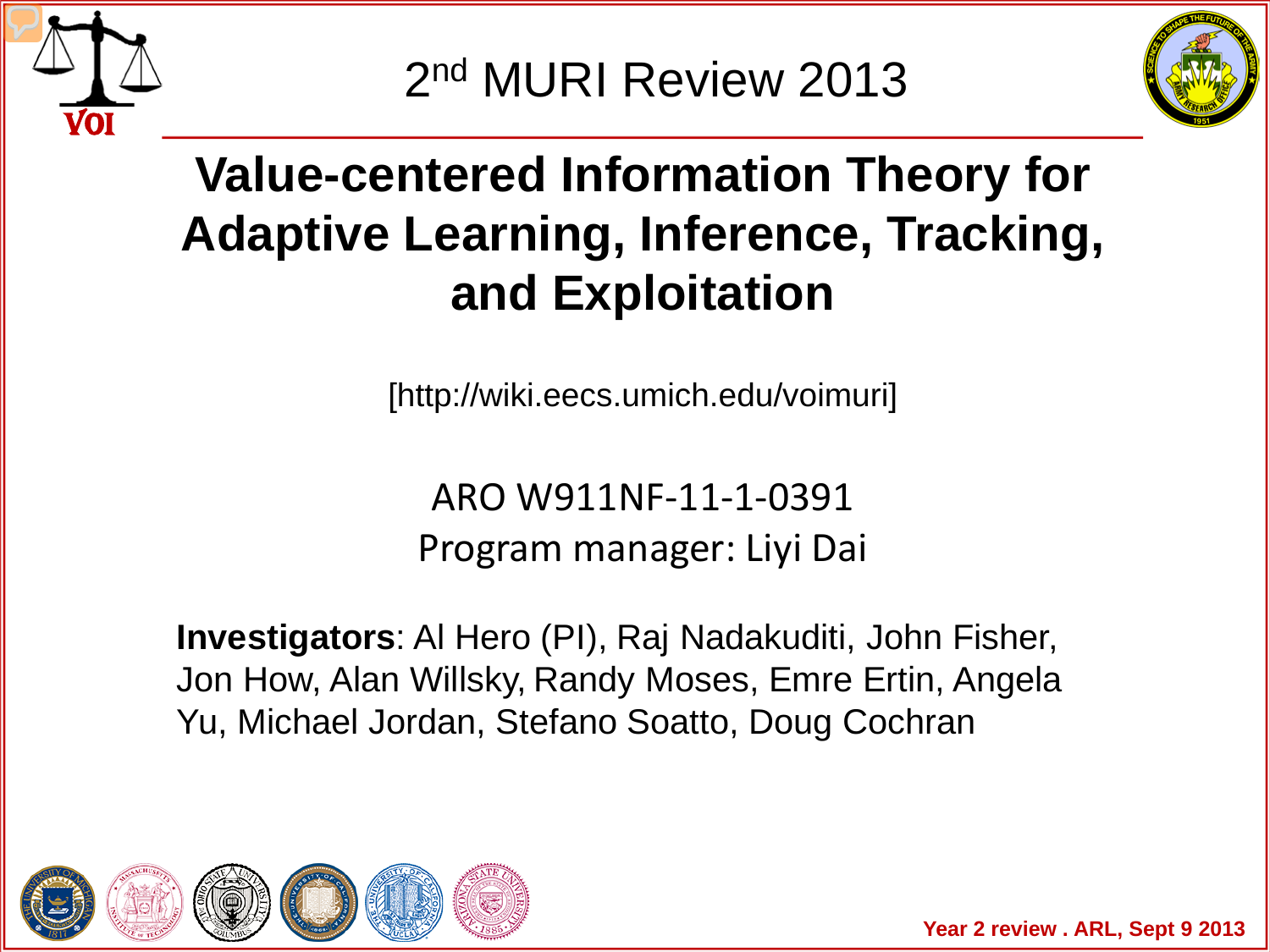# 2<sup>nd</sup> Year Vol MURI Review: Agenda

| Activity<br>Check in at ARL visitor office<br>Welcome, Liyi Dai<br>Project overview, Al Hero<br>Thrust area I: Learning and Representation |
|--------------------------------------------------------------------------------------------------------------------------------------------|
| Overview, Michael Jordan<br>PI Summaries, Michael Jordan, Stefano Soatto, Al Hero, Angela Yu                                               |
| <b>Break</b>                                                                                                                               |
| <b>Thrust area II: Information Fusion</b>                                                                                                  |
| Overview, John Fisher                                                                                                                      |
| PI summaries, Raj Rao Nadakuditi, Emre Ertin, John Fisher                                                                                  |
| Collaborative highlights                                                                                                                   |
| <b>DURIP testbed, Emre Ertin</b>                                                                                                           |
| Lunch and poster session                                                                                                                   |
| Thrust area III: Information Exploitation                                                                                                  |
| Overview, Doug Cochran                                                                                                                     |
| PI summaries: Randy Moses, Jon How, Doug Cochran                                                                                           |
| Wrap-up, Al Hero                                                                                                                           |
| Government discussion and de-briefing                                                                                                      |
| Adjourn                                                                                                                                    |
|                                                                                                                                            |



 $\pmb{z}$ 

**CONTRACTOR**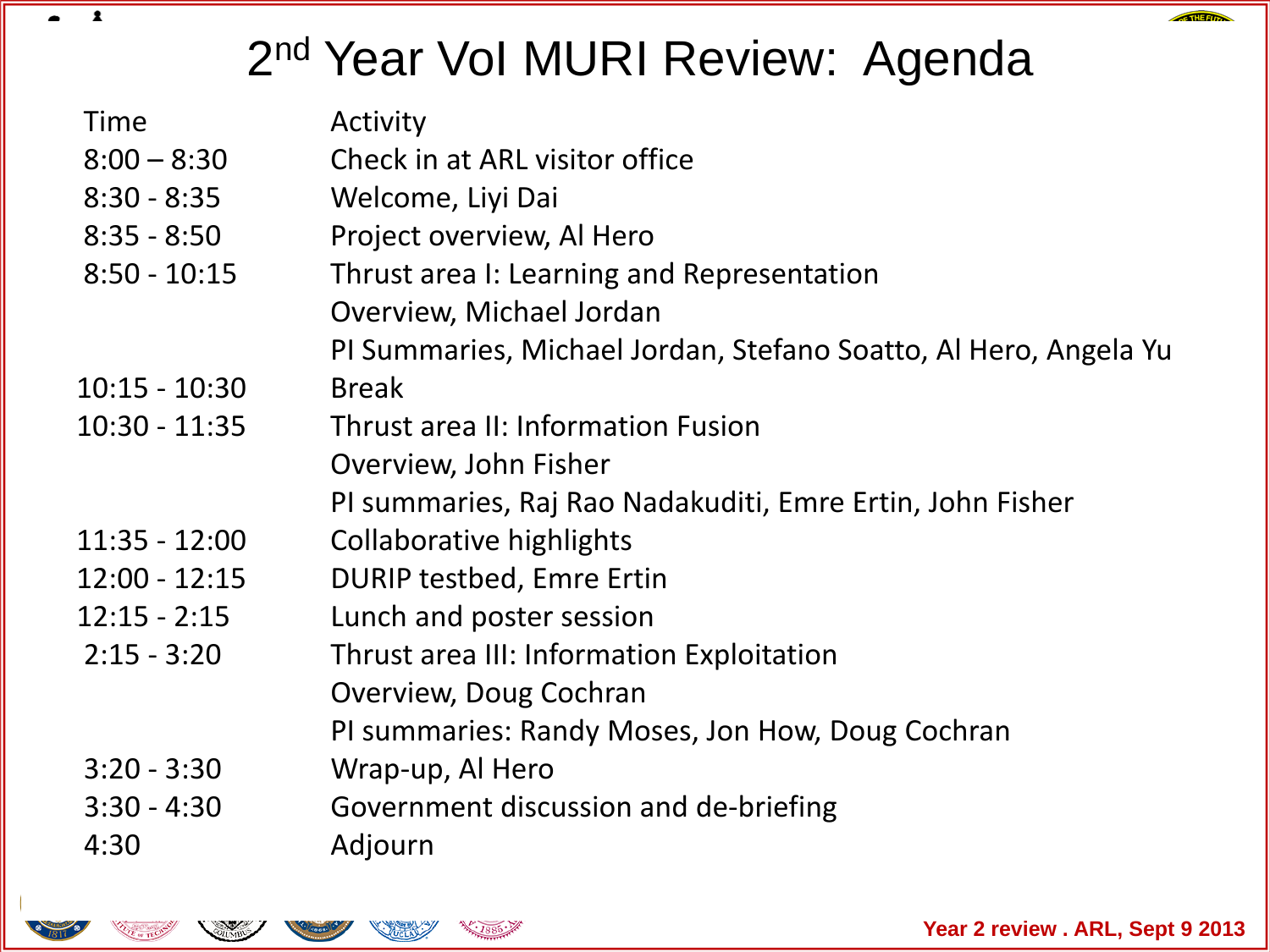







Al Hero Raj Nadakuditi Randy Moses Emre Ertin Jon How John Fisher Michigan Michigan Ohio State Ohio State MIT MIT













Angela Yu Stefano Soatto Mike Jordan Doug Cochran





UCSD UCLA UC Berkeley Arizona State

**Year 1 review . UCLA, Oct 30 2012**





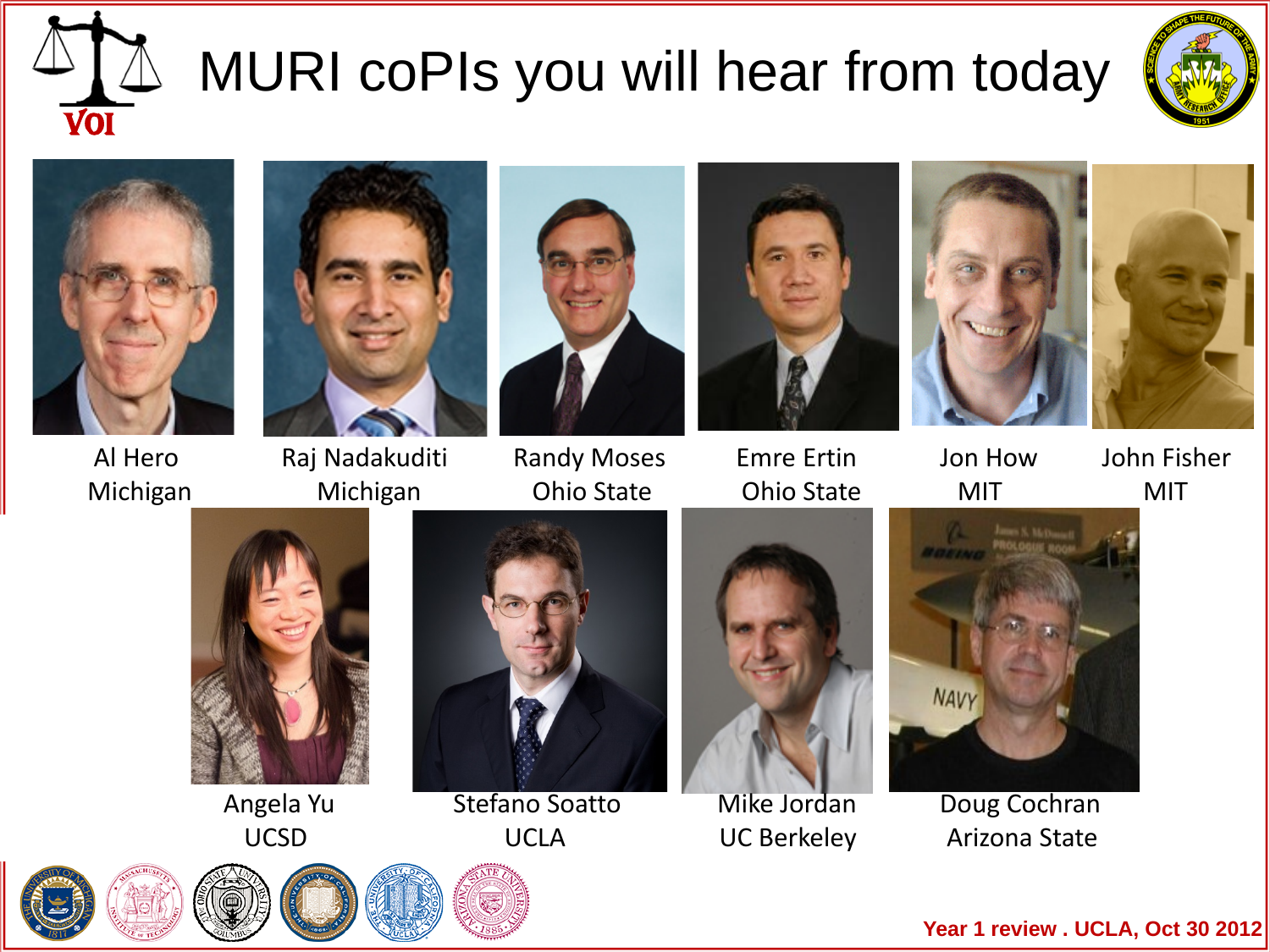



• To derive a comprehensive set of principles for task-specific information extraction, distributed information fusion, and information exploitation that can be used to design the next generation of autonomous and adaptive sensing systems.

### • **Specific objectives:**

- Develop analytical frameworks for quantifying value of information.
- Study fundamental tradeoffs for information collection and fusion
- Develop info processing algorithms with performance guarantees
- Validate theory and algorithms on sensing testbeds at MIT, OSU, UCSD and UCLA
- **Technical approach:** value-centered information theory, machine learning and control.

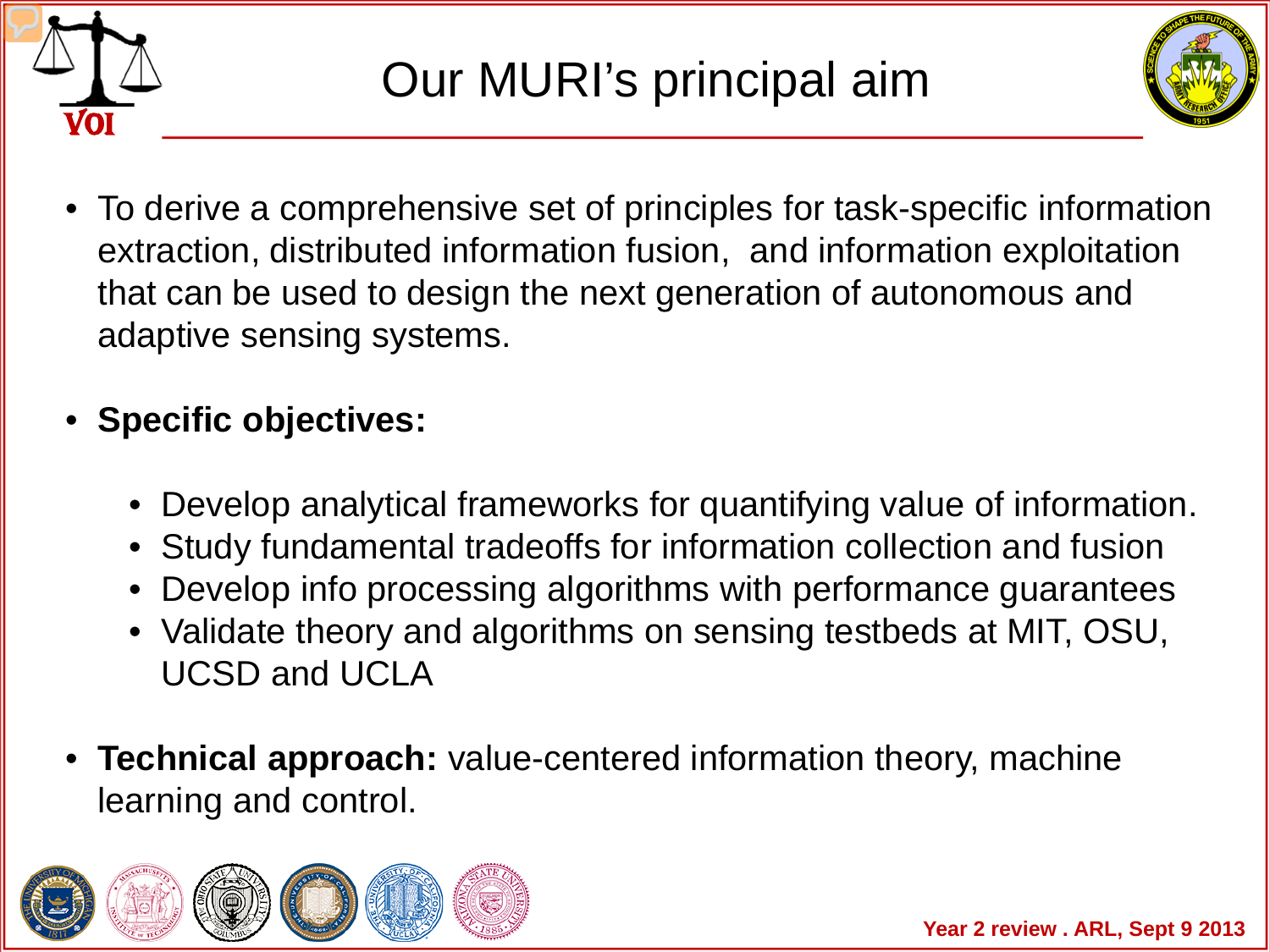



Adaptively measure variables Y0, Y1, … for decisionmaking



- Each sensing action acquires a sample (snapshot) Yn
- Yn contains information about target state, clutter, and sensor quality
- What is the intrinsic value of this information with respect to decision?

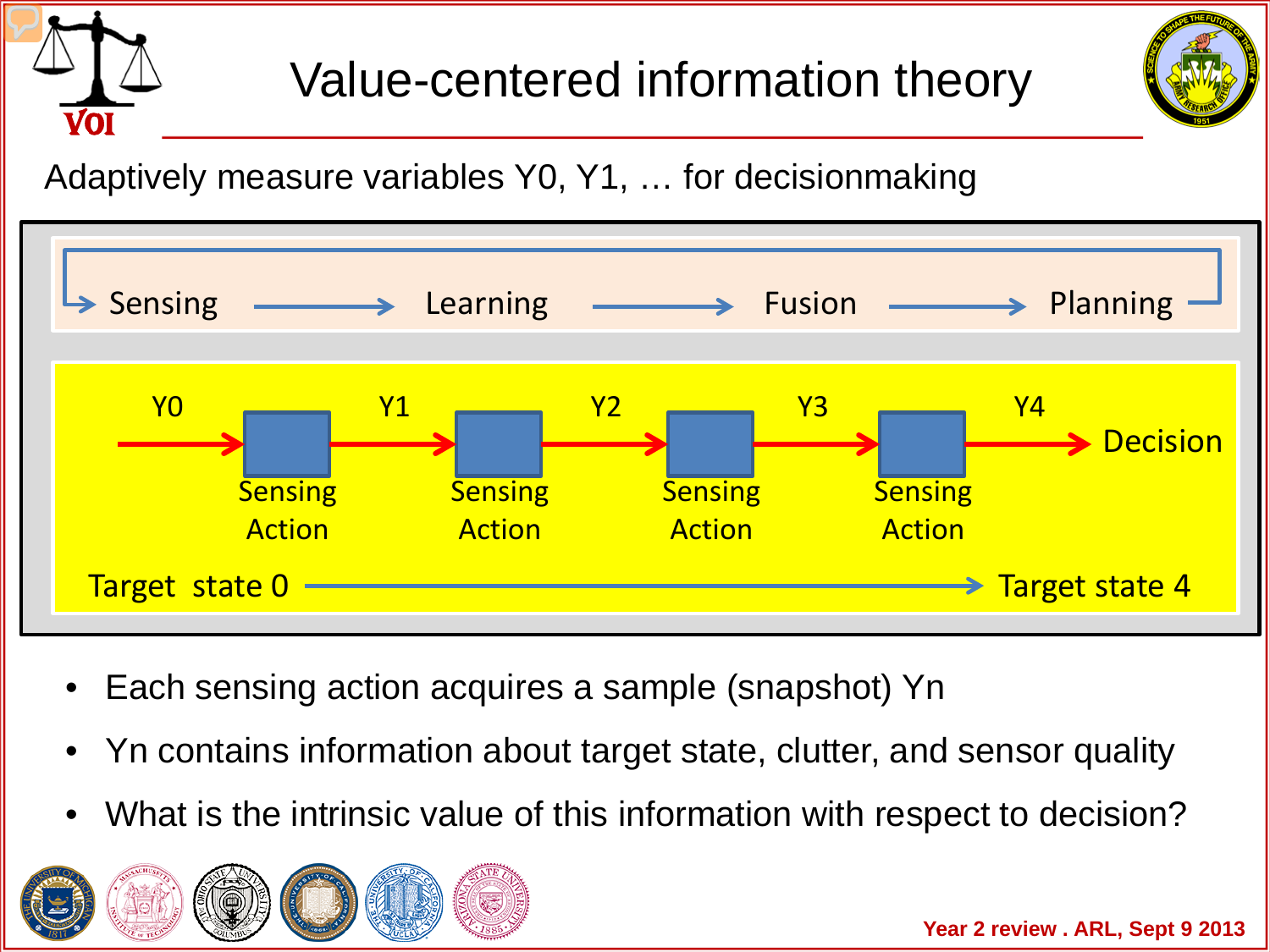

Year 2 review . ARL, Sept 9 2013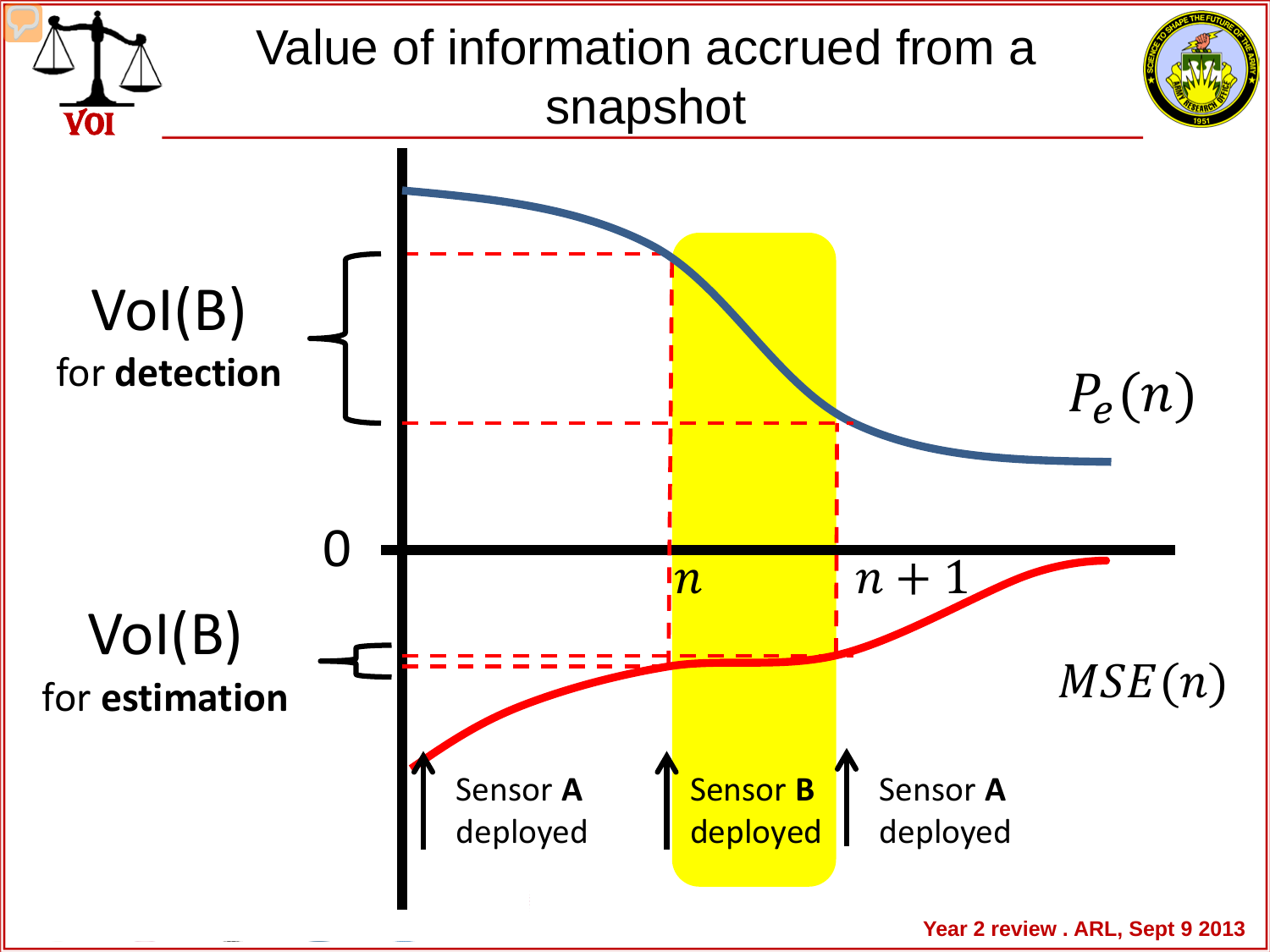



Adaptively measure variables Y0, Y1, … for decisionmaking



#### **Our MURI has so far focused on the following:**

- Scalable information metrics that account for decision task
- Characterization of phase transitions, scaling laws, and bottlenecks
- VoI-driven fusion strategies for distributed data collection
- Applications to active vision, sensor nets, radar, human-in-the-loop

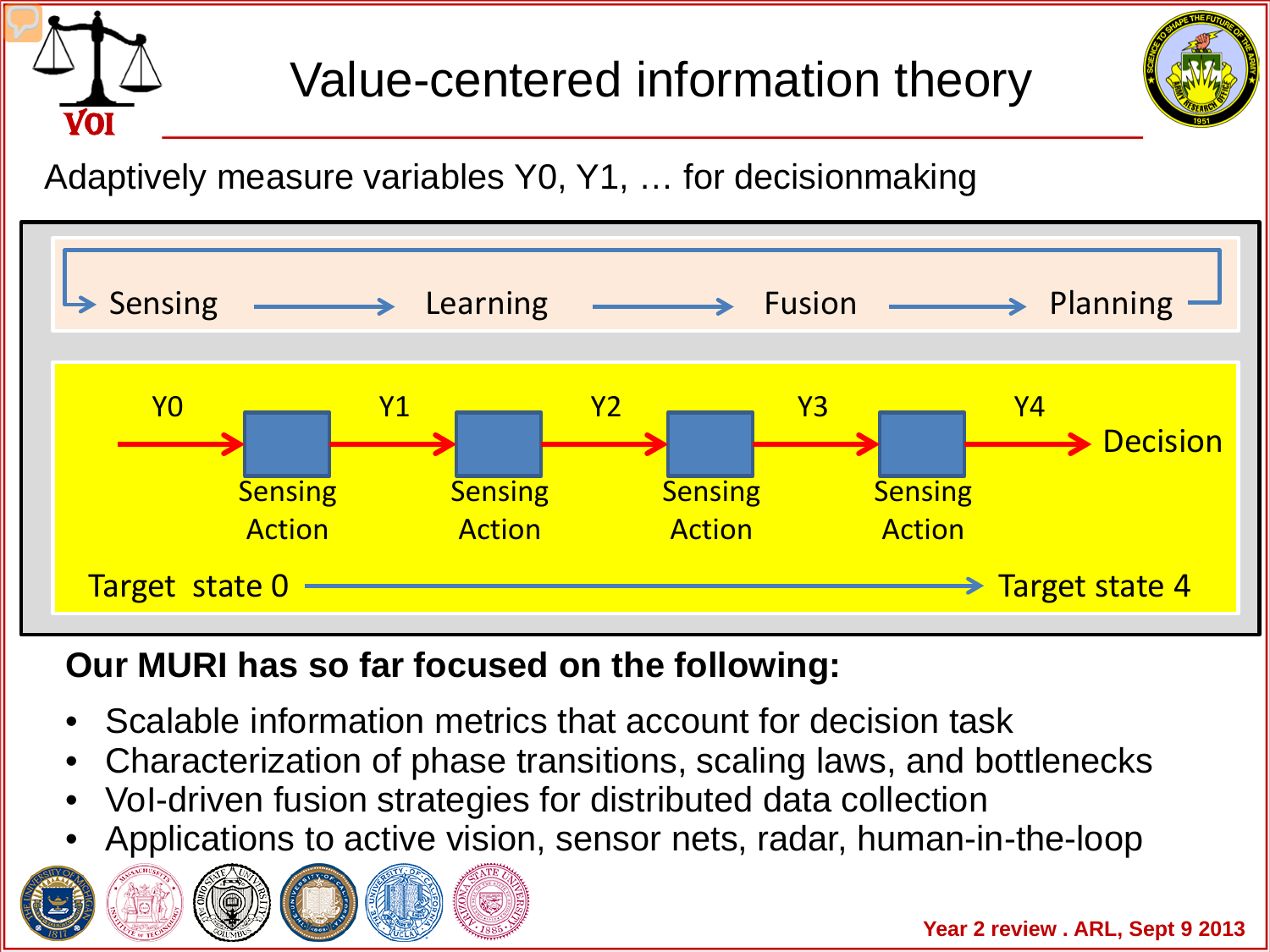

Design space is high dimensional



### **Information sources**

Collected sensor data Target/clutter signatures Contextual information Soft data

### **Decision tasks**

Detect target Estimate target location Identify target class Assess threat level

### **Processing constraints**

Time&Energy Computation&Memory **Communication** Human-in-the-loop

Year 2 review . ARL, Sept 9 2013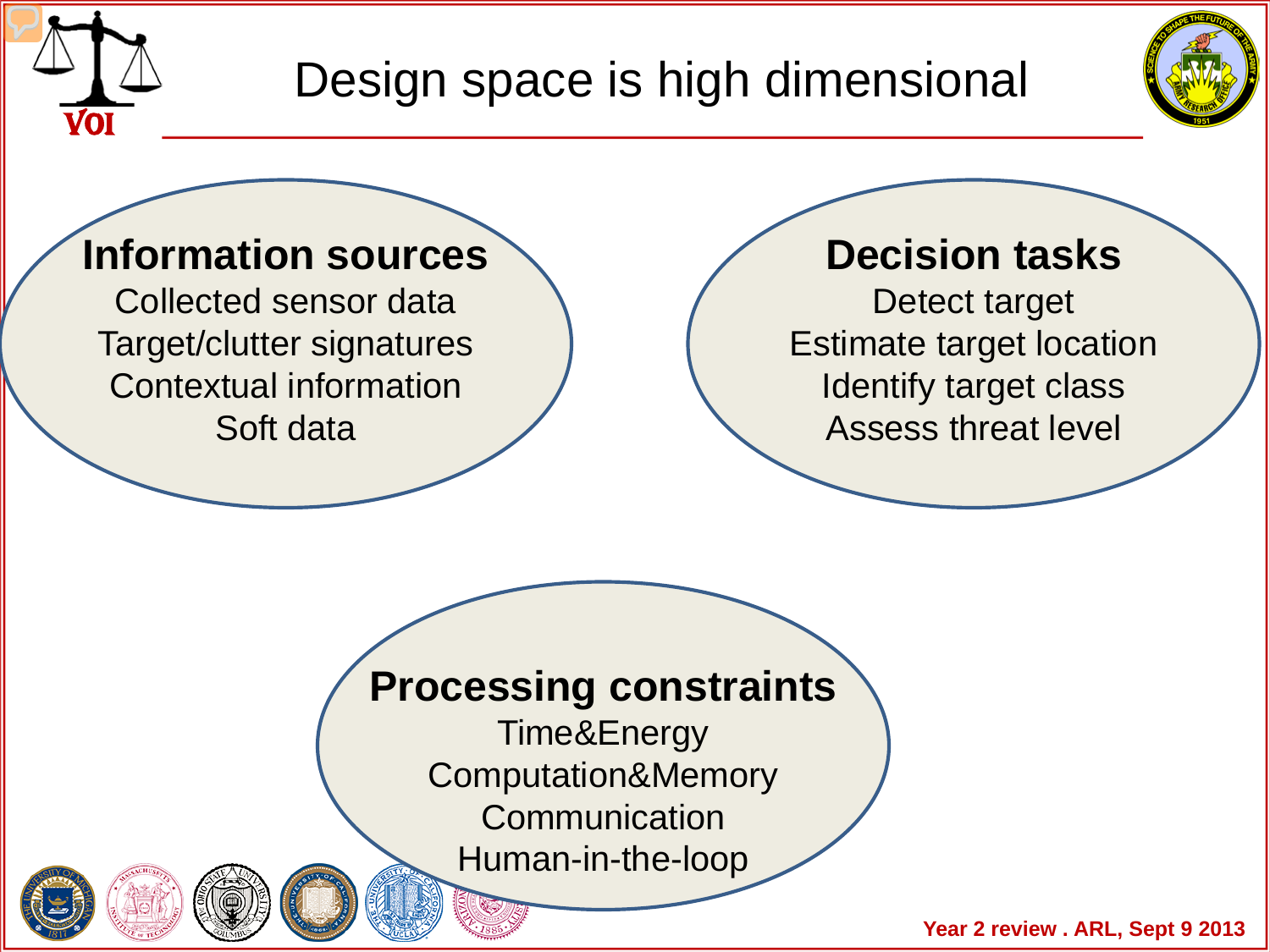

### Theory applicable to design space



### **Information sources**

Collected sensor data Information theory Target/clutter signature Contextual information Soft data Decision theory

#### **Decision tasks**

Detect target Estimate target location Identify target class Assess threat level

Machine learning Information fusion

Control theory Convex optimization

### **Processing constraints**

Time&Energy Computation&Memory **Communication** Human-in-the-loop

Year 2 review . ARL, Sept 9 2013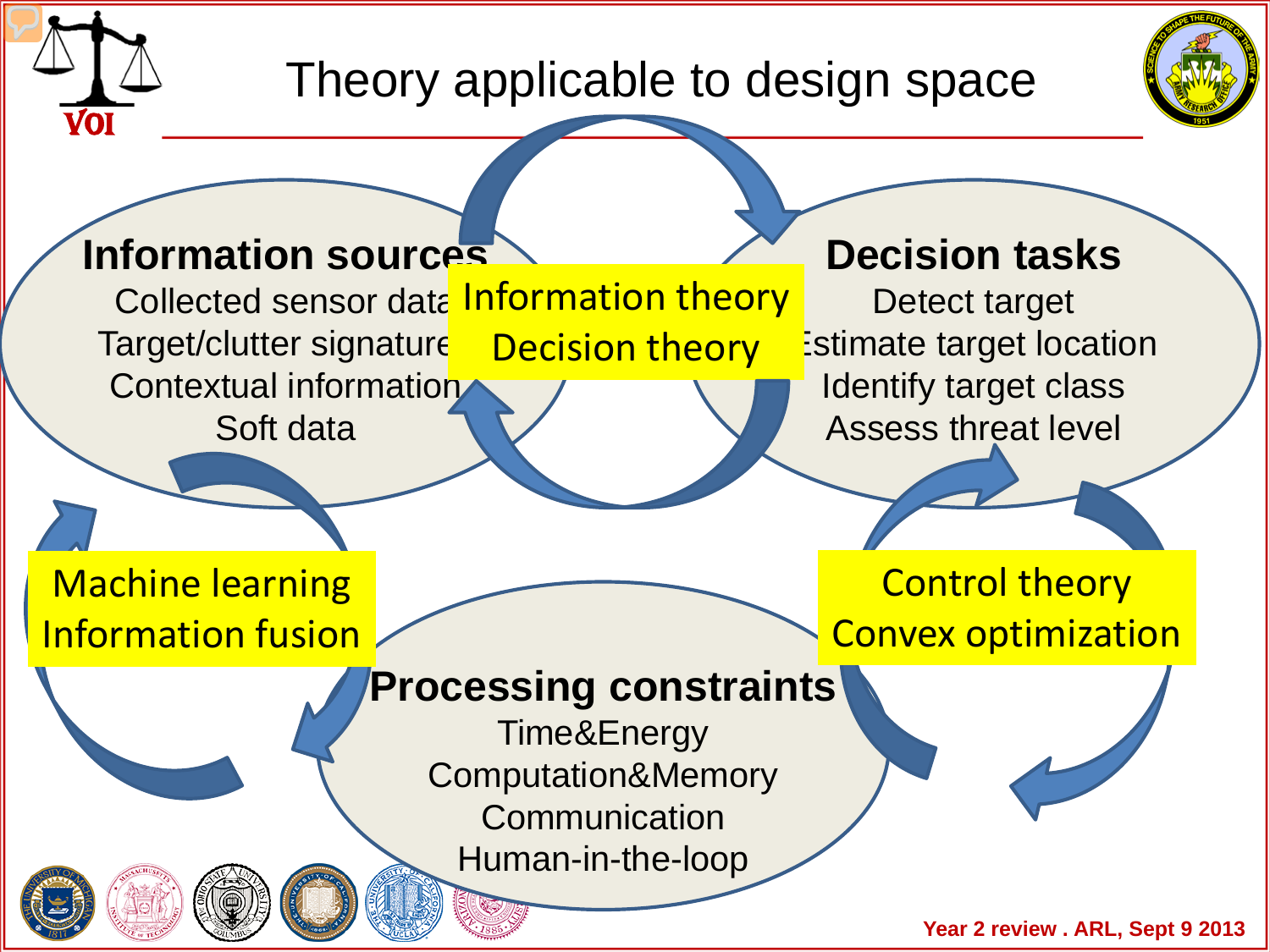

Inforr

Theory applicable to design space



**Inf** central questions addressed by our month  $\beta$ **Central questions addressed by our MURI**

Detect target What is intrinsic value of information for a task? lion Identify the Movido constraints affect value? Assess that algorithms ensure max value? Collected sensor data How to overcome computational bottlenecks?

### **Mach Our technical approach to address questions TV**

Value-centered information theory Information-driven data fusion a controlled  $\frac{1}{\sqrt{2}}$ Information-aware controlled sensing/processing

**Communication** 

ation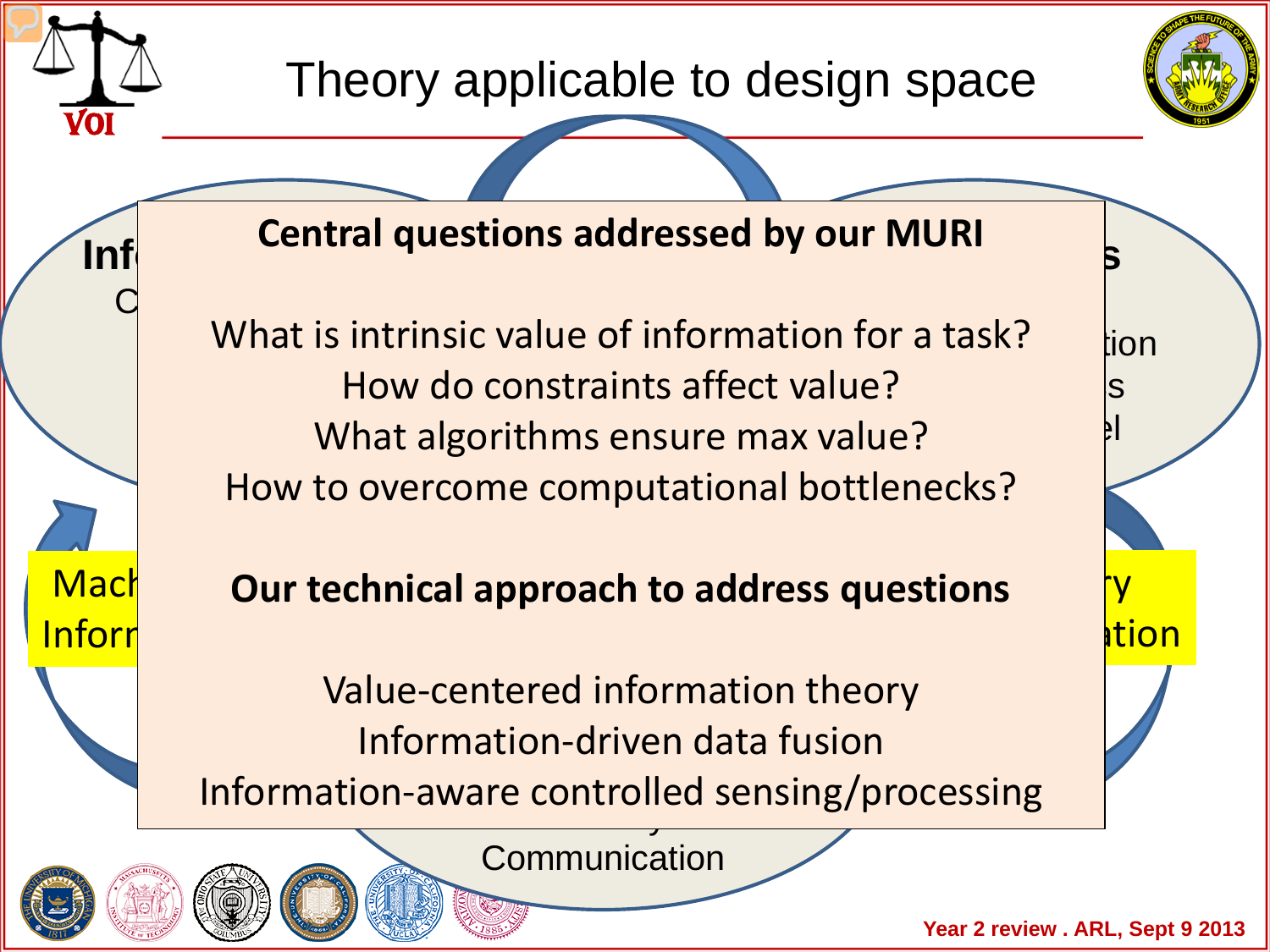

## Research program: High level view





Year 2 review . ARL, Sept 9 2013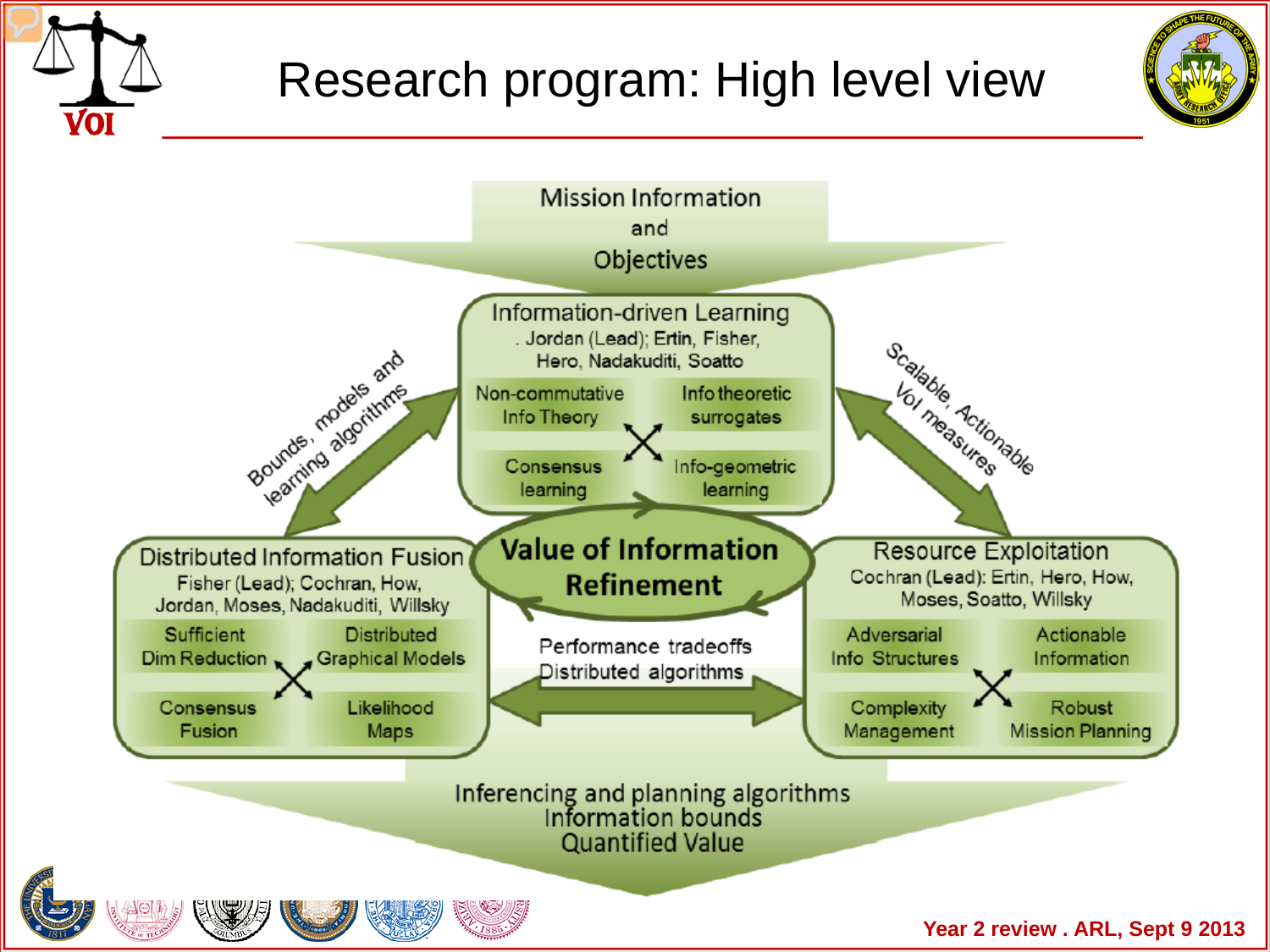



- **The government committee was pleased to see that the MURI team produces high quality, fundamental research results** We continue to maintain a rigorous foundational research focus
- **The poster session is an excellent idea, and should be an**  We have expanded the poster session this year.
- **The team has a good start with connecting research with Army laboratories…. The team is strongly encouraged to continue/expand the collaboration with ARL, AMRDEC, and**  We have expanded our collaborations with DoD.

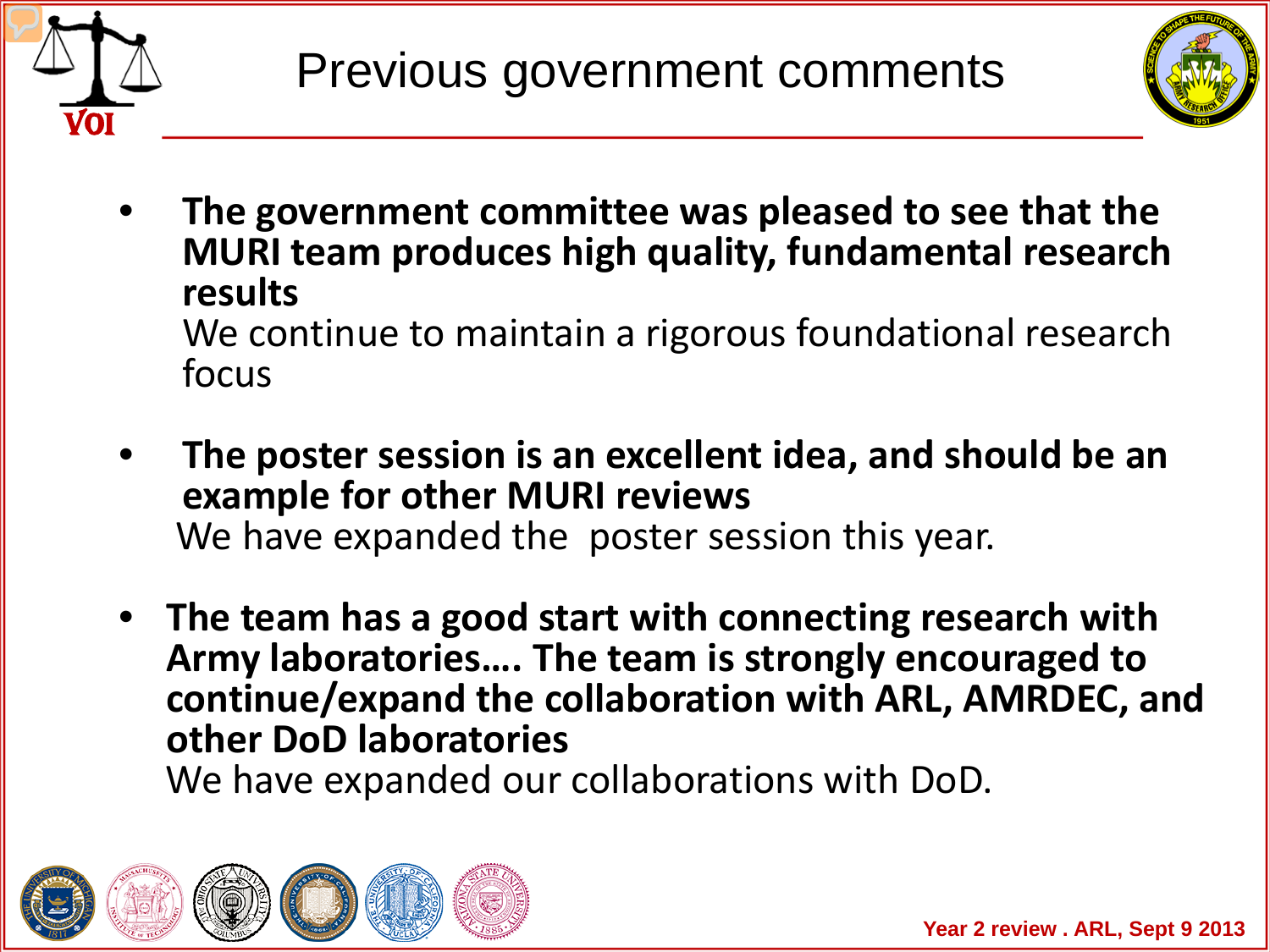



- **Collaborations among team members at different universities have been planned, and the team is encouraged to take actions as soon as possible to strengthen collaboration among team members** See today's session on collaborations and posters
- Future research is encouraged to place more emphasis on multimodality sensors, particularly visual modality We have expanded visual modality activities (video, LIDAR)
- **Experimental validation and verification is encouraged. Team responded with a pending DURIP proposal to ARO…It's desirable to have plans in place to validate and verify research results using carefully designed experiments, which is particularly important for modalities other than radar, such as**

**visual imagers.** DURIP was funded. Other modalities will also be validated.

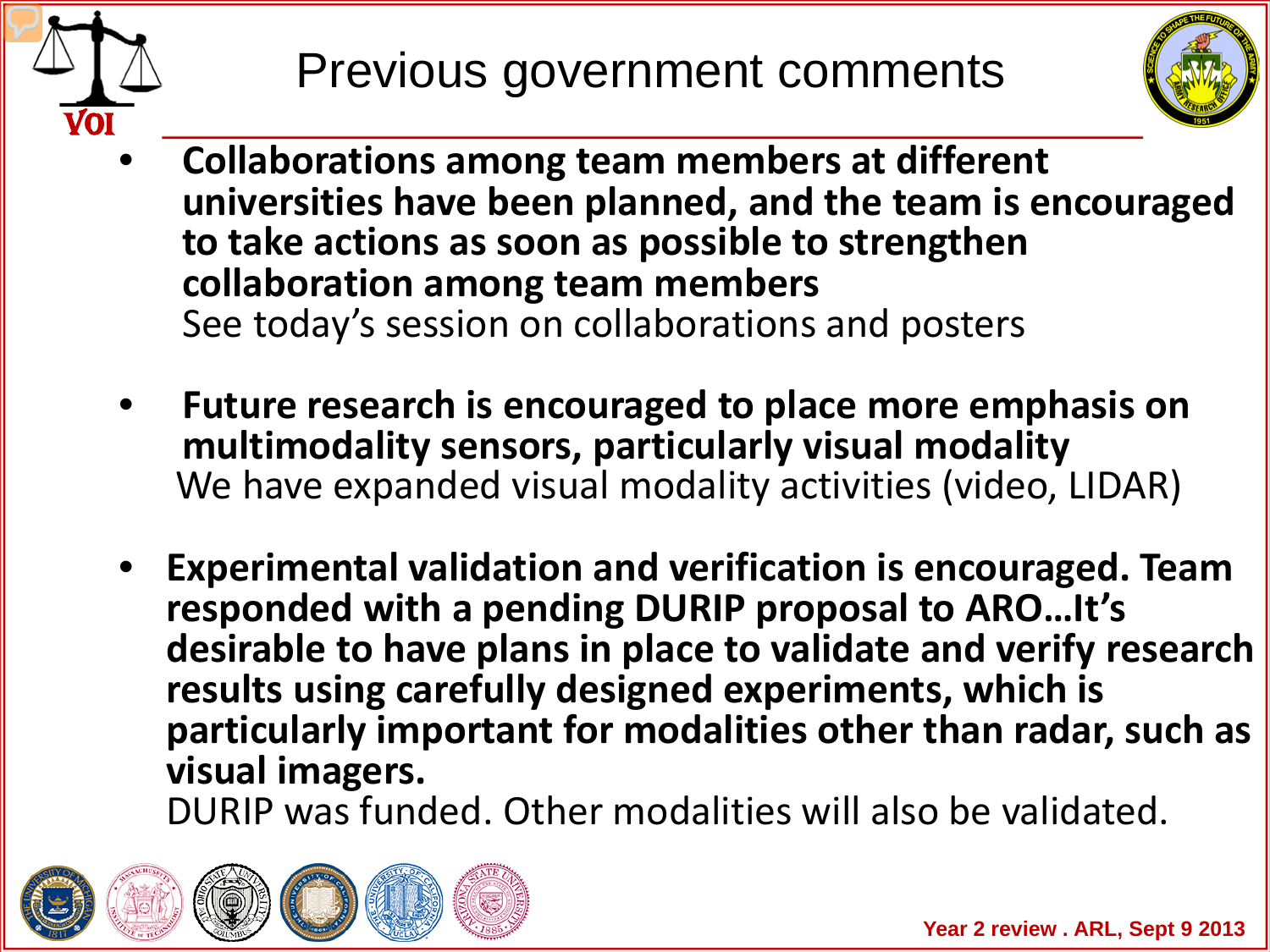



• **The committee noted that a wide range of research topics are being addressed, and encouraged the team to coordinate research efforts toward establishing a rigorous, foundational framework of value of information for distributed fusion.**

We have made efforts to coordinate research on establishing a foundational multi-faceted framework for VoI. These include several collaborations on foundational issues and organization of two special sessions on VoI at conferences this past year.

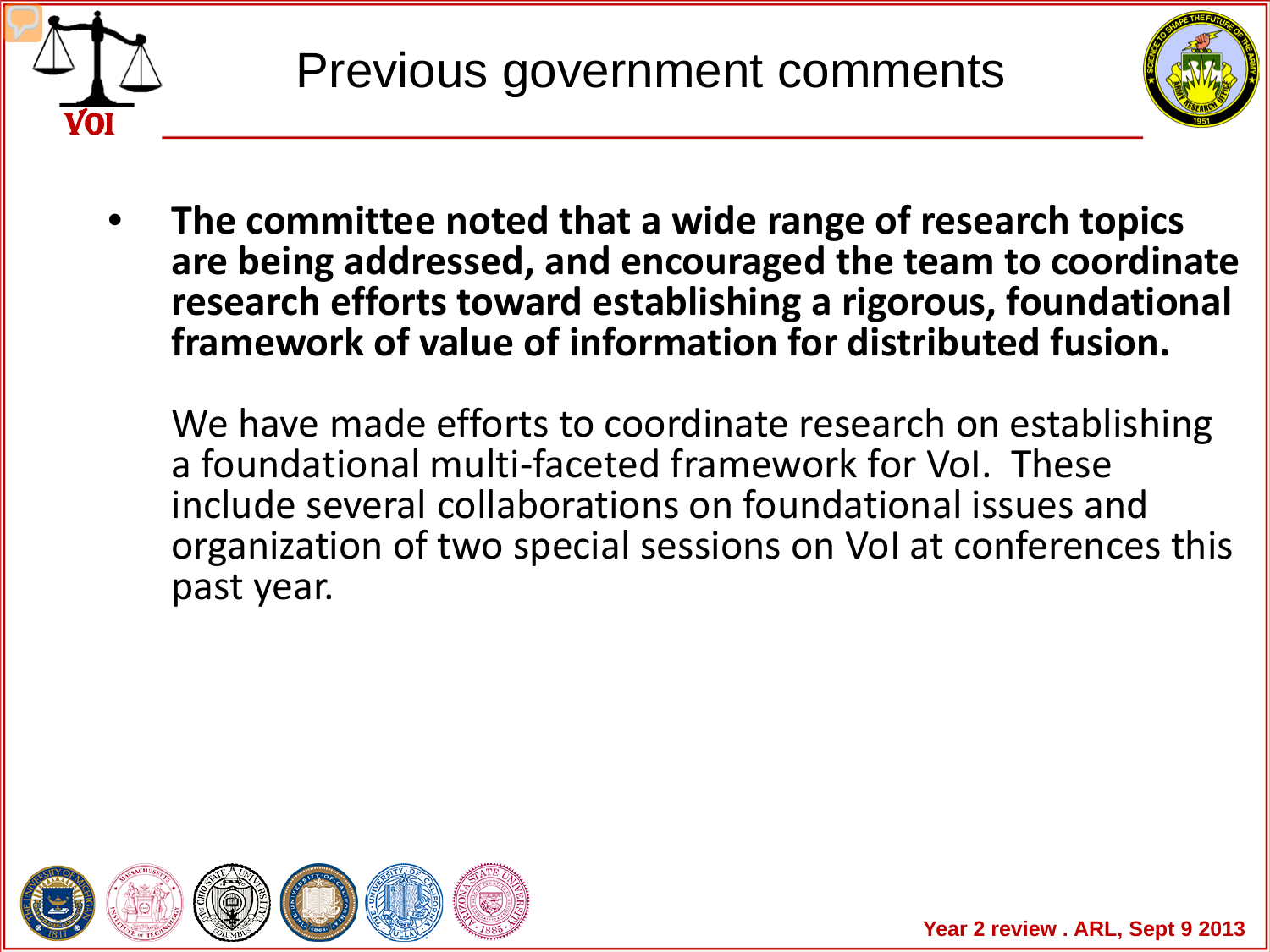

### **Today's posters**



- *1. N. Asendorf* and R. R. Nadakuditi, "The Performance of Deterministic Matched Subspace Detectors: Informative Versus Useful Subspace Components" [Abstract](https://wiki.eecs.umich.edu/global/data/voimurip/images/2/29/Asendorf_abstract_2013.pdf)
- *2. T. Broderick,* N. Boyd, A. Wibisono, A. Wilson, and M.I. Jordan, "Streaming Variational Bayes"
- *3. L. Crider,* R. R. Nadakuditi, and D. Cochran, "Analyze-Fuse vs. Fuse-Analyze in Multiplechannel Emitter Detection" [Poster](https://wiki.eecs.umich.edu/global/data/voimurip/images/7/71/MURI2013Poster.pdf)
- *4. Z. Meng,", D. Wei, A. Wiesel, and A. Hero, "Distributed learning of Gaussuab graphical models via marginal likelihoods" [Poster](https://wiki.eecs.umich.edu/global/data/voimurip/images/d/dc/Meng_poster_aistats_final.pdf)*
- *5. B. Mu,* G. Newstadt, J. P. How, and A. Hero, "Heterogeneous Agent Target Assignment in an Unknown Environment"[Poster](https://wiki.eecs.umich.edu/global/data/voimurip/images/c/cf/MURI2013MuPoster2.pdf)
- *6. B. Mu,* G. Chowdhary, J. P. How, "VoI Aware Active Task Assignment Hardware Experiment" [Poster](https://wiki.eecs.umich.edu/global/data/voimurip/images/f/fa/MURI2013MuPoster.pdf)
- *7. G. Papachristoudis* and J. W. Fisher, "Efficient Information Planning in Graphical Models"
- *8. J. Straub* and J. W. Fisher, "Information gathering with mobile agents: sensor and model complexity tradeoffs"
- *9. N. Sugavanam,* and E. Ertin, "Robust Filtering with Uncertainty in Initial State" [Poster](https://wiki.eecs.umich.edu/global/data/voimurip/images/9/99/MURI2013ErtinFilteringPoster.pdf)
- *10. N. Sugavanam,* and E. Ertin, "Sensor Selection Problems in Adversarial Setting"